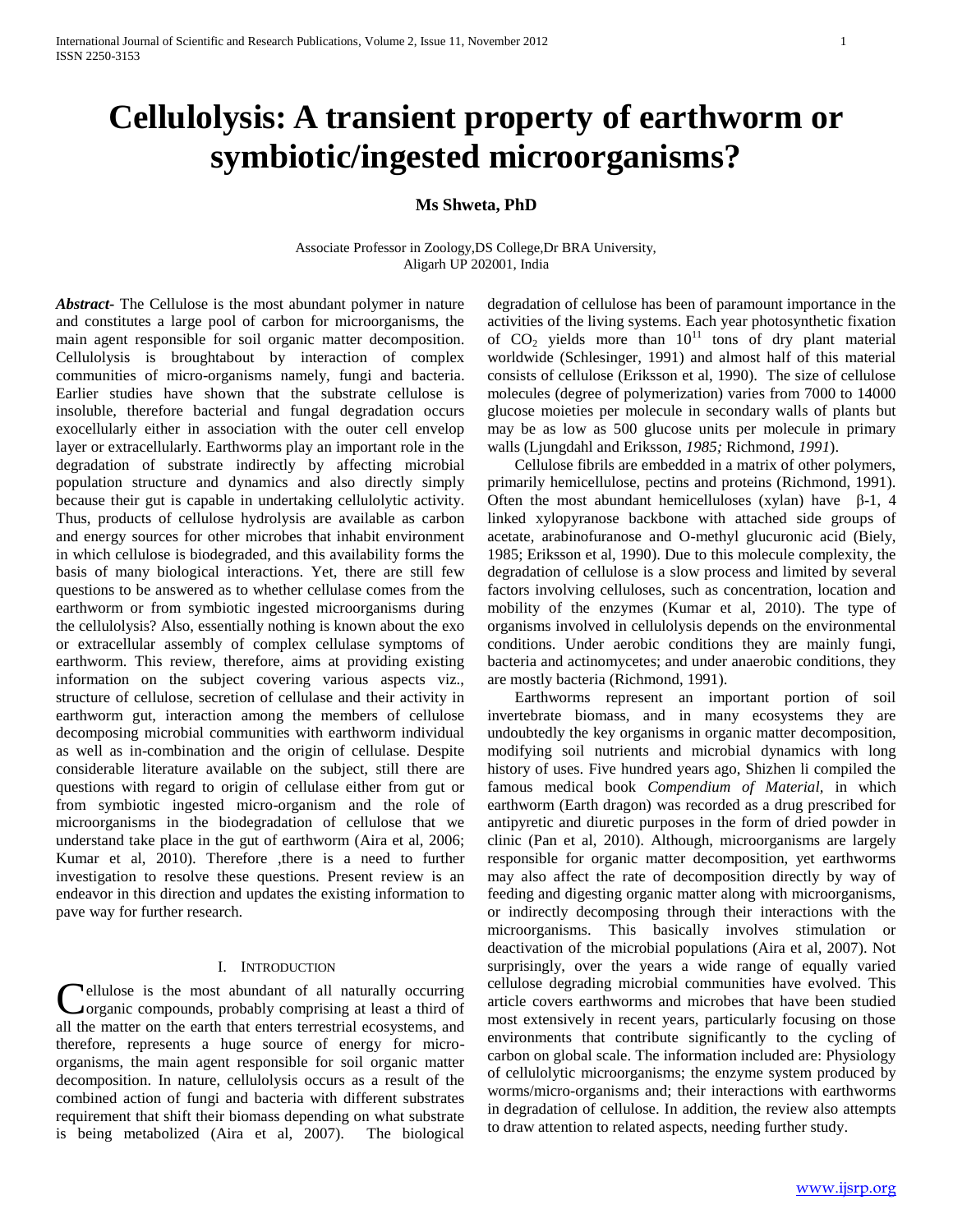# II. THE CELLULOSE

 Cellulose is the most abundantly produced homopolymer in terrestrial environments, consisting of glucose units joined by β– 1, 4 bonds. The disaccharide cellulobiose is regarded as the repeating unit in cellulose as much as the glucose unit is rotated by  $180^{\circ}$  relative to its neighbor. Cellulose molecules are strongly associated through inter and intra molecular hydrogen-bonding and Vander Waals forces that result in the formation of microfibrils, which in turn form fibers. Cellulose molecules are oriented in parallel, with reducing ends of adjacent glucon chains located at the same end of a microfibril. These molecules form highly ordered crystalline domains interspersed by more disordered amorphous regions. The degree of crystallinity in native cellulose is 60-90% (Leschine, 1995). Cellulose can take on at least four different crystalline forms as determined by Xray crystallography. The predominant and native form is referred to as cellulose I. The percentage and the crystalline form of cellulose depend on cell type and development stage. Cellulose almost never occurs alone in nature but is usually associated with other plant substances. This association may affect its natural degradation. Cellulose imparts tensile strength to the wall to resist turgor pressure. High compression strengths achieve the wall to resist turgor pressure when lignin replaces water in the matrix of cell walls. Lignification greatly increase bonding within the wall and produces rigid, woody tissues able to withstand the compressive force of gravity (Richmond, 1991). The hemicelluloses surround the cellulose microfibrils and occupy spaces between fibrils (Eriksson et al*,*1990).This polymer must be degraded, at least in part, before cellulose in plant cell walls can be effectively degraded by cellulolytic bacteria (Sinner et al*,*1976, 1979) and earthworms (Nozaki, 2010). Moreover, arabinofuranosyl groups may be esterified by aromatic acids such as ferulic and ϸ-coumaric acid (Hartley and Ford, *1989*) and may participate in lignin hemicellulose cross-linkages (Scalbert et al, 1985), further complicating the degradation.

# III. CELLULOLYTIC ENZYMES

 Enzymatic activities have been widely used as an index of soil fertility or ecosystem status because they are involved in biological transformation of native and foreign compounds in soils (Tate, 2000). However, the enzymology of cellulose degradation has been an area of active research for more than 40 years. Over the years,the focus of this research has frequently shifted. For example, the initial thrust to understand the mechanism of cellulose degradation was spurred by a fungal attack on the cotton clothing and tents of troops stationed in Southeast Asia during World War II. Research directed towards developing ways to inhibit fungal celluloses was carried out at the US Army Research and Development command in Natick, Massachusetts. Under the direction of Reese and Mandels, this work ultimately led to the development of seminal concepts related to the mechanism of cellulose degradation, including the role of synergism among components of the cellulase system (Gilligan and Reese, 1954; Reese and Mandels, 1971; Reese et al, 1950). With the energy crises, the focus of research on cellulose degradation shifted to developing systems and procedures to use cellulose and other polymers as a source of

fuels and chemicals that could serve as a potential replacement for fossil hydrocarbons. The voluminous work that followed, aided by the development of recombinant DNA and nucleic acid sequencing techniques, has resulted in our current understanding of the enzyme systems produced by diverse cellulolytic organisms.

 Lattaud et al. (1999) compared the origin and activities of cellulolytic enzymes present in the gut contents of some geophogous adult earthworms and demonstrated the mutualistic relationships with ingested micro-organism to cellulose. Zhang et al. (1993), Lattaud et al. (1997) and Lattaud et al. (1998) demonstrated the presence of complete cellulolytic enzymatic activities in the gut contents of geophagous adult earthworms. These enzymes allowed to degrade root and fungal substrates available in soils and this corroborates the observation that endogeic earthworms feed on litter debris and soils poor in organic matter. Glycolytic activities were evaluated both in the cultured gut wall tissues and in the culture media in order to compare the origin and activities of these enzymes and to determine whether they were released by the worms themselves or by the ingested microflora. Further, it has also been demonstrated that *Pontoscolex corethrurus* (Swift et al, 1979) from Palma sola, Veracruz (Mexico) and *Millsonia anomala* (Ladd and Butler, 1972) from Lamto (Côte d' Ivoire) require ingested microflora in order to degrade some substrates, such as cellulose and mannan (Zhang et al, 1993; Lattaud et al, 1997), in contrast to *Polypheretima elongata* (Michelsen, 1892) from sainte Anne (Martinique) which can synthesize intracellularly by themselves or extra and intracellularly enzymes of gut micro flora (Lattaud et al, 1997). Garcia et al. (1994, 1995), Benitez et al. (2002, 2005) measured several enzymatic activities in decomposition of organic matter in two microbial driven processes, namely, composting and vermicomposting. However, Tate (2000) observed no correlation between cellulase activities and microbial biomass, but (Ceccanti and Garcia (1994), Alef and Nannipieri (1995) and Nannipieri et al, *(2002)* have stated that the enzymatic activities are due to enzymes which may be in a living or dead cell, cell debris, free enzymes and/or enzymes in clay or immobilized in humic acid complex, not on microbial biomass of earthworm gut. The studies of Garvin et al. (2000) and Zhang et al. (1993) have shown that cellulase cannot be produced in the gut of *Hormogaster elisae* and *Pontoscolex Corethrarus* to hydrolyze the cellulose since, these earthworms possess a '*mutualistic earthworm microorganism digestive system*' (Trigo et al,1999). On the other hand, *Polypheretima elongata* has been shown to have a potential to synthesize cellulase (Lattaud, 1998).

#### IV. CELLULASE ACTIVITY IN EARTHWORM GUT

 Nozaki et al. (2009) studied the presence of endo-β-1, 4 glucanase, EC3.2.1.4 cellulase in the gut of *Pheretima*(*Metaphire*) *hilgendorfi* and detected novel cellulase gene (phhEg) from the gut of this worm and concluded that the earthworms themselves have the capacity to produce the endogenous and functional cellulase around the mid- foregut, and later use this cellulose for their cellulose digestion with the support of intestinal caecum. *Nozaki* et al. (2008) reported the amino-acid sequence of phhEG comprising 1606 nucleotides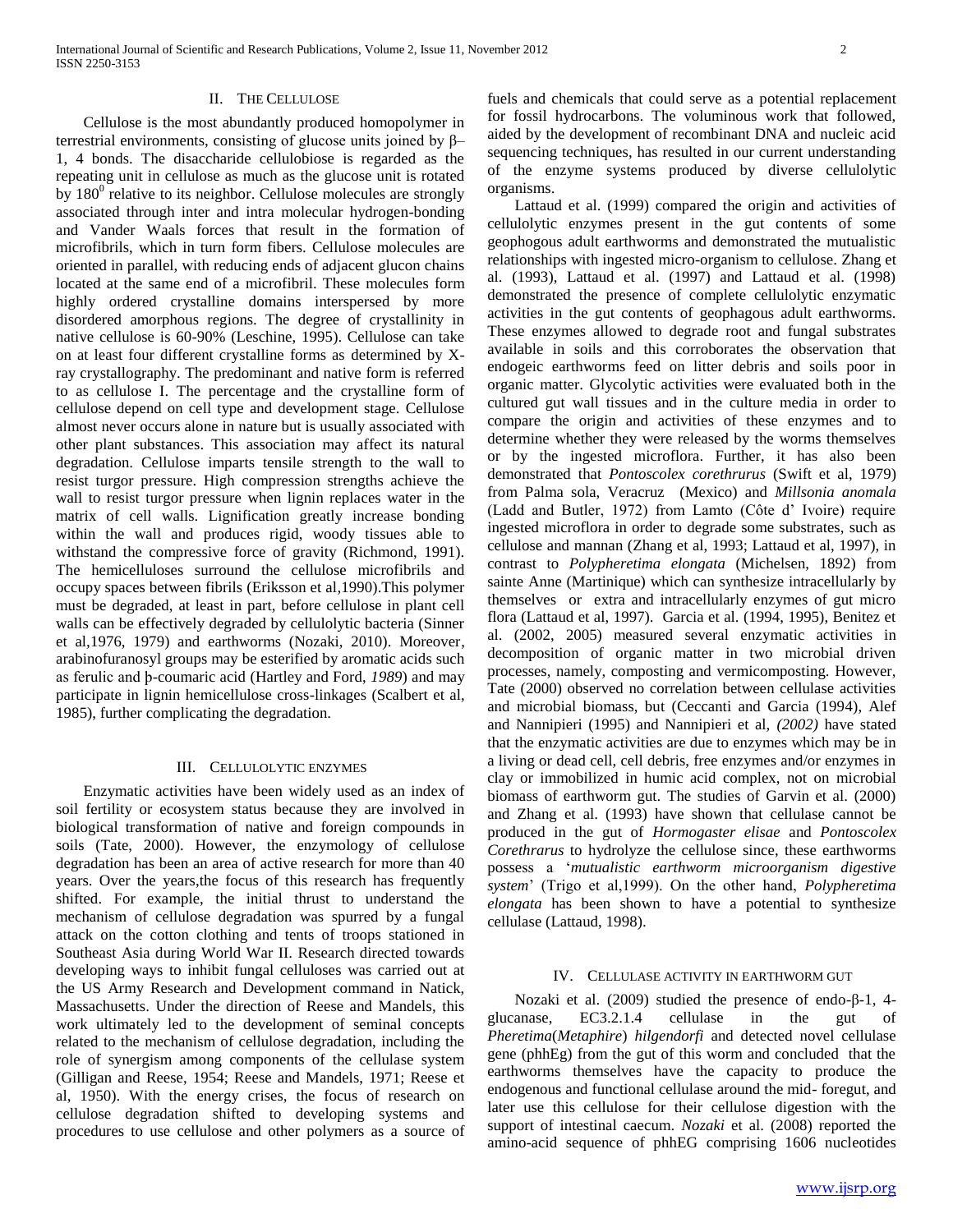including poly  $(A^+)$  tail and contained a single ORF, encoding a protein of 449 amino acid. Thus indicating that the cellulolytic enzymes which play the functional role in degradation of cellulose in the gut of earthworm are secreted by the earthworm, and not by the symbiotic and ingested micro-organisms?

 Mishra and Dash (1979) also demonstrated presence of cellulase in midgut of *Lampito mauritii* kinberg, *Octochaetona surensis* Michaelson. *Drawida calebi* Gates and *Dichogaister boaui* Michaelson. The cellulase activity was also recorded by Urbasek (1990) in *Dendrobaena vejdovskyi, Denrobaena octaedra, Lumbricus castaneus, Lumbricus rubellus, Allolobophora caliginosa, Allolobophora rosea, Octolasium lacteum*. Parthasarathi and Ranganathan (2000) quantified the cellulase in pressmud and sawdust in reared *Lampito mauritii* and *Eudilus engeniae* and concluded that the cellulase activity is also influenced by the type of food. Earthworms which feed and depend on microbes, litter, and grit present in soil should contain battery of enzymes. Flack & Hartenstein (1984), Ranganathan & Parthasarathi (1999) have further demonstrated that earthworms predate microbes as a source of their food. During their passage through the gut, microflora populations get enhanced which might be responsible to the increased cellulase activity in gut of earthworms. The significant correlation between cellulase and microflora of earthworm gut was recorded by Kumar et al. (2010).

 Discrepancies with theories based on symbiotic cellulose digestion arose from apparent contradictions between cellulolytic activity and the locations or absence of symbiotes as enzyme sources (*Strasdine and Whitaker, 1963*). They reported that cellulase activity in the digestive juice was significantly increased in proportion to body weight of snail and the total protein content of the hepato -pancreas, however, not in relation to the increases in digestive juice, bacterial counts; and therefore concluded that these enzymes were produced endogenously. Similar arguments have also been put forward by other researchers based on contradictions observed between the presence or absence of cellulolytic activities and gut microorganisms in earthworms (Tracey,1951; Needham et al, 1957; Parle,1963; Marialigetik,1979; Mishra and Dash,1980; Urbasek,1990; Urbasek and Pizl,1991; Vinceslas-Apka and Loquet, 1996).

 Few studies on glycolytic enzymatic activities present in the gut contents of geophagous adult earthworms have demonstrated that these worms possess a complete cellulolytic system (Zhang et al,1993; Lattaud et al, 1997; Lattaud et al,1998) and these enzymes allow them to degrade root and fungal substrates available in soils corroborating that endogeic earthworms feed on litter debris and soils poor in organic matter. However, among the cellulolytic activities studied in *Pontoscolex corethrurus*, *Millsonia* sp. and *Lampito* sp. of earthworms, cellulolysis has been observed without any correlation to the cellulobiasic activities (Zhang, 1993).

 There are also few reports of cellulolytic activity in the gut of some epigeic earthworms (Urbasek and Pizl, 1991; Lattaud et al, 1997; Zhang et al, 1993; Zhang et al, 2000). They recorded their ability to digest cellulose, although the effect exerted by earthworms on cellulolysis lie fundamentally in their interactions with micro organisms. These interactions however are the subject of a certain amount of controversies, mainly because of the

variety of species, substrates and experimental conditions assayed. It is generally agreed that microorganisms, especially fungi are part of the diet of earthworms (Dominguez, 2004). Moreover, earthworms have been shown to graze selectively on fungal species (Moody et al, 1995). Schonholzer et al. (1999) reported that earthworms digest fungi & bacteria but there is an increase in the number of microorganisms during gut transit? This needed to be explained.

 Recent experiments on cellulolytic activities in the gut of *Eisenia fetida* Andrei have clearly demonstrated that this species possess a complete cellulasic system for hydrolyzing cellulose (Hu et al, 2010). It is able to release by itself cellulose, whereas, a cellulase specific activity was detected in the cultured foregut, midgut and hindgut wall tissues and culture media; on the contrary cellulobiase was secreted by ingested soil microflora. The enzymatic system for degrading cellulose was species dependent and synergy between microflora and earthworm *Metaphire anomala* and *Haplochaetela elisae* have been reported (Lattaud et al, 1999). The strong mutualistic relationship was reported with *Metaphire* sp. along with the ingested soil micro organisms for hydrolyzing cellulose. Lattaud et al. (1997) recorded the cellulase produced by ingested microflora is able to degrade cellulose to cellobiose. The released cellobiase by the earthworm itself breaks down cellobiose into D-glucose. Absence of cellulase and cellobiase activities in gut wall tissues and culture media of *Pentascolex corethrurus* indicates that these cellulolytic enzymatic activities found in the gut are of microbial origin. Glycolytic enzymes produced by *Pheretima elongata*, *Drawida terrae* and *Haplochetela africanus* possess a complete enzymatic system to hydrolyse cellulose. These glycolytic enzymes were cultured from gut wall tissues in culture media which indicates that they are extracellular enzymes. Some enzymes were released in the medium only after a latent period of culture and their secretion was perhaps induced. It is worth noticing that *P. elongata* can synthesize mannanse by itself, contrary to *P. corethrurus* and *M. anomala* which requires the microflora of the soil ingested to hydrolyse mannan.

 However, the origin of cellulase production, whether it is by the earthworm or by the microorganism, has not been established at the molecular level thus far; even the presence of cellulose gene (endo Β-1, 4-glucanase (EGase, EC 3.2.1.4) suggests that cellulolytic enzymes which functionally degrade cellulose are secreted by earthworms themselves (*Nozka, 2010*).

# V. CELLULOLYTIC MICROFLORA IN EARTHWORM GUT

 A large amount of information on the beneficial activities of earthworms has accumulated. The rich chemical composition of casts as well as the burrowing and ploughing action of worms is well known, but there are very few studies available on the microflora in the intestinal tract of earthworms. Louis Pasteur isolated *Bacillus* from the intestine of the earthworm (Cowan, 1951). Basslik (1913) isolated more than 50 species of bacteria from the alimentary canal of earthworm, *Lumbricus terrestris.* He found no difference between the types of bacteria isolated from the gizzard, intestine and casts and those present and collected from the soil. Bassalik (1913) also reported the isolation of a red-pigmented oxalate decomposing organism *Bacillus extorquens* from the excreta of an earthworm which had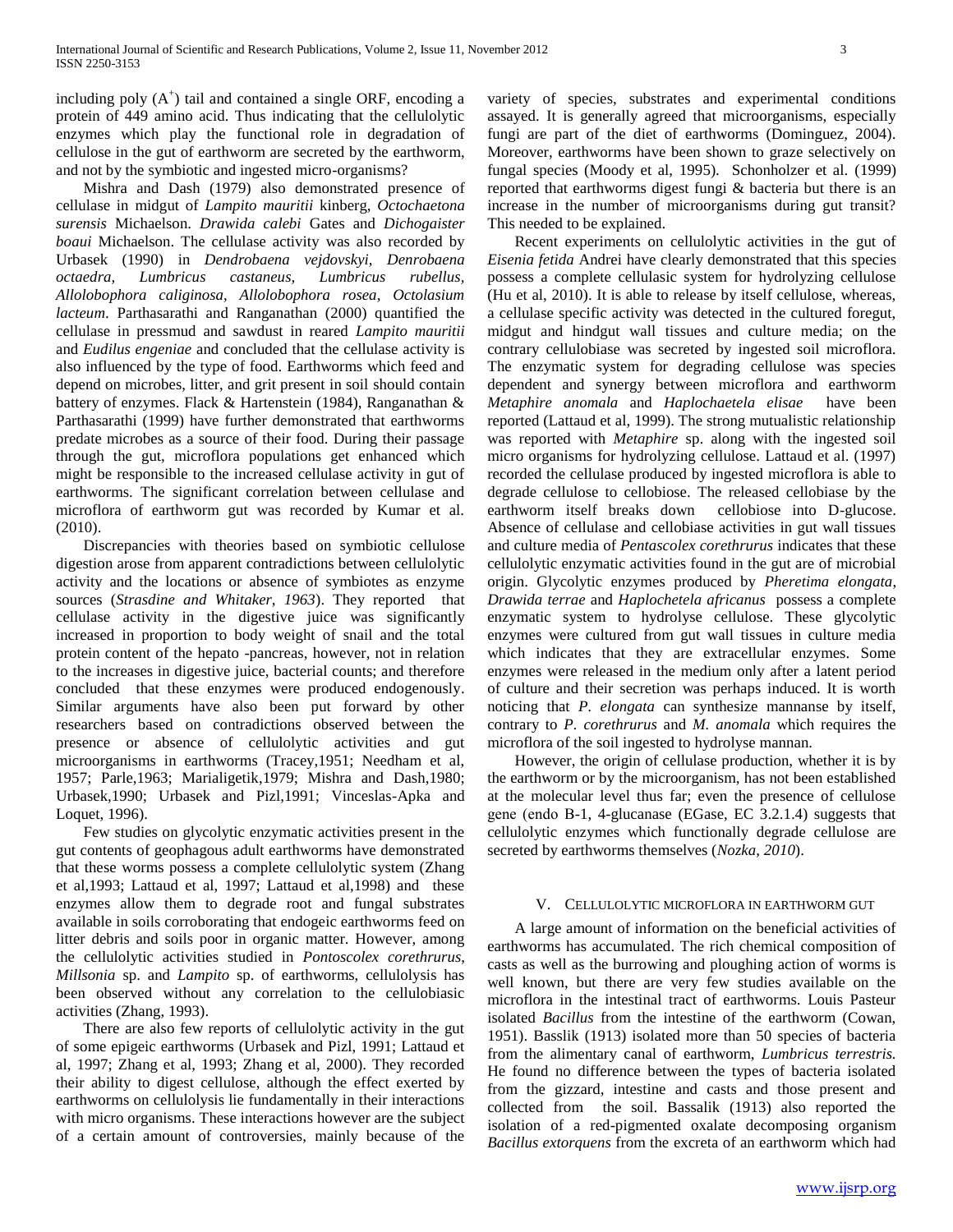ingested plant material containing calcium oxalate. Aichaberger (1914) observed that no diatoms, blue-green algae, desmids, yeasts or rhizopods were found alive in the alimentary canal of the worm. Jensen (1931) and Macfarlane (1952) considered earthworms as disseminating agents of spores of soil fungi like *Fusarium* and described the intestine of the worm as a breeding place for bacteria. Kelkar (1917) reported that earthworms play a part in spreading bacteria in deeper levels in the soil. According to Auel (1929) bacteria are responsible for the degradation of urea in the intestinal tract of earthworms. Hanstrom (1928) found a larger number of microorganisms present in worm casts than in soil. Henricic (1934) mentions that bacteria in the soil are brought to the surface in casts and visualized the possibility of the spread of the tetanus (*Bacillus sp.)*. Hotchkiss and Waksman **(**1936**)** found a microorganism resembling the mucous capsulated bacteria and the semi-colon group, to be regularly present in *Lumbricus terrestri*. Smith and Clark (1938) isolated non-spore forming gram- negative bacteria from the earthworm intestine which displayed interesting phenomenon of rotating colonies. Russell (1950) pointed out the microflora present in the earthworm gut may bring about the break down of organic matter and thus make the casts richer in plant nutrients. He further stated that the earthworm intestine may be the site for lignin oxidation and humus-formation. Swaby (1950) states that the intestinal bacteria of earthworms produce gums which convert the casts into water stable aggregates. Khambata & Bhat (1953, 1955, and 1957) have studied specific groups of bacteria in the worm intestines and isolated oxalate and cellulose decomposers. Joshi and Kelkar (1952) isolated viable thick-walled and thin walled fungal spores from worm gut and showed that the fungi were dispersed more rapidly in sterilized soil containing worms, than where worms were absent. Ruschmann (1953) isolated *Nocardia Polychromgenes, Actinomyces* species and *Strepomyces colicolor* isolated from the gut contents of earthworms. Hutchinson and Kamel (1956) isolated 17 species of viable fungi from alimentary canal and rectum of ten individuals of *Lumbricus terrestris*. Kozlovskaya and Zndannikova (1961) reported that the ratios of different groups of microorganisms in soil differed from those in casts, so that the spore forming bacteria & actinomycetes predominated in casts, and number of *Bacillus idosos* and *B. cerus* were greater in casts than in soil but *B. agglutinates* were recorded very few in number.A number of researches have shown increased proliferation of a variety of microorganism in the gut of earthworms *viz:* actinomycetes in *L. terrestris*, *A. longa* and *A. caliginosa* (Parle, 1963), fungi in *P. millardi* (Ghosh *et al,* 1989), *L. maruitii* and *E. engeniae* (Ranganathan and Parthasarathi, 1998) bacteria in *A. caliginosa* (Scheu, 1987). Pedersen and Hendrikson (1993) reported qualitative and quantitative changes in the bacterial flora of ingested food material during gut transit. Populations of *S. marcescens, E. coli, Salmonella enteritidis* and *B. cereus* var. *mycoides* in *L. terrestris*  have been observed decreasing during passage through gut (McLean and Parkinsen, 2000).

 Singleton et al (2001) examined the bacteria associated with the intestine and cast of the earthworm *Lumbricus rubellus* Hoffmeister by direct counts, cultivability studies 16SrRNA gene clone libraries and, fluorescent *in-situ* hybridization and recorded a significant fraction (24-47%) of the total numbers of prokaryotes which remains in the intestine after the casting and

were tightly associated with the intestinal wall. Bacterial 16SrRNA gene clone libraries constructed from washed earthworm intestinal tissue suggested that the bacterial community was dominated by a few phylotypes that were either absent from or in low abundance, in the casts. Parthasarathi et al. (2007) analyzed the diversity of fungi, bacteria, yeast, actinomycetes and protozoa in the gut and casts of *Eudrilus eugeniae Lampito maruitii, Eisenia fetida and Perionyx excavatus* both qualitatively and quantitavely as influenced by different feed substrates like clay loam soil, cow dung and pressmud. Actinomycetes (*Streptomycess albus*, *S. somaliensis*, *Nocardia asteroides*, *N. caviae*) were not digested by any of these species of worms. Protozoa (*Amocba proteus, A. terriola*) and yeast (*Candida tropicalis, C. krusei, C. albicans*) were totally digested. Certain fungi like *Mucor plumbus*, *Cladosporium carrionni* and bacteria like *Pseudomonas aeruginosa*, *Bacterium antitratum*, *E. cloacae*, *Proteus vulgaris* were compeletly digested. Jyotsana et al, (2011) isolated twenty species of bacteria from the gut of earthworm (*Eisenia foetida*) and all the isolates were found positive for cellulase production. One isolate showing maximum activity was identified as *Lysini bacillus sphaericus* (formerly *Bacillus spharius*). Mishra et al. (2011) isolated *Bacillus sp., Pseudomonas sp, Staphylococus sp., Bacillus subtilus, Bacillus lentus, Azotobacter sp., Micrococcus sp, Tlavobacterium sp., Brevibacterium sp.* and *Thiobacillus sp.* from the tropical earthworm *Glyphodrillus tuberosus*, and recorded higher microbial load in gut section of the worm than undigested soil. Shankar et al. (2011) isolated cellulolytic bacteria from *Eudrilus engeniae* and assessed the cellulolytic activity in the microbes, isolated from the gut. The study has revealed that the bacterial community was responsible for the breakdown of cellulose and thereby, leading to decomposition of organic matter by earthworm.

# VI. CELLULASE GENE

 There are several reports on the cDNA cloning of cellulases (Aira et al, 2006; Giritch et al, 2006) but few on the genomic structure and sequences of their cellulase gene. The reports on plant-parasitic nematodes and the higher termite *N. takasagoensis* have cohered entire genomic structure of their cellulase genes. Two cellulase genes form each of two plant parasitic nematodes *G. rostochiensis* and *H. gluycines* (GR-eng I, 2492 bb and GR-eng2, 2388 bp; HG-eng I, 2151 bp and HG-eng 2, 2324 bp respectively) were isolated from recombinant phage genomic DNA libraries by probing the EGc DNAs. These four genes had seven introns at exactly corresponding positions in the catalytic domain coding regions (Xu et al, 2000). Additionally, GR, and HG eng2 had one additional intron at corresponding positions in the putative CBD coding regions. An entire Nt EG gene was isolated from the higher termite *N. takasaogenesis* by combining PCR amplification of genomic DNA with sets of primers designed from Nt EG cDNA sequence. A complete 13,005 bp gene including ten exons separated by nine introns was identified. In *R. speratus*, three introns of RsEG were identified interrupting exons at the corresponding positions and phases of NtEG (Tokuda et al, 1999). Other corresponding introns of RsEG and RsEG2 have also been identified from the genomic DNA of *R. speratus*. In addition to the presence of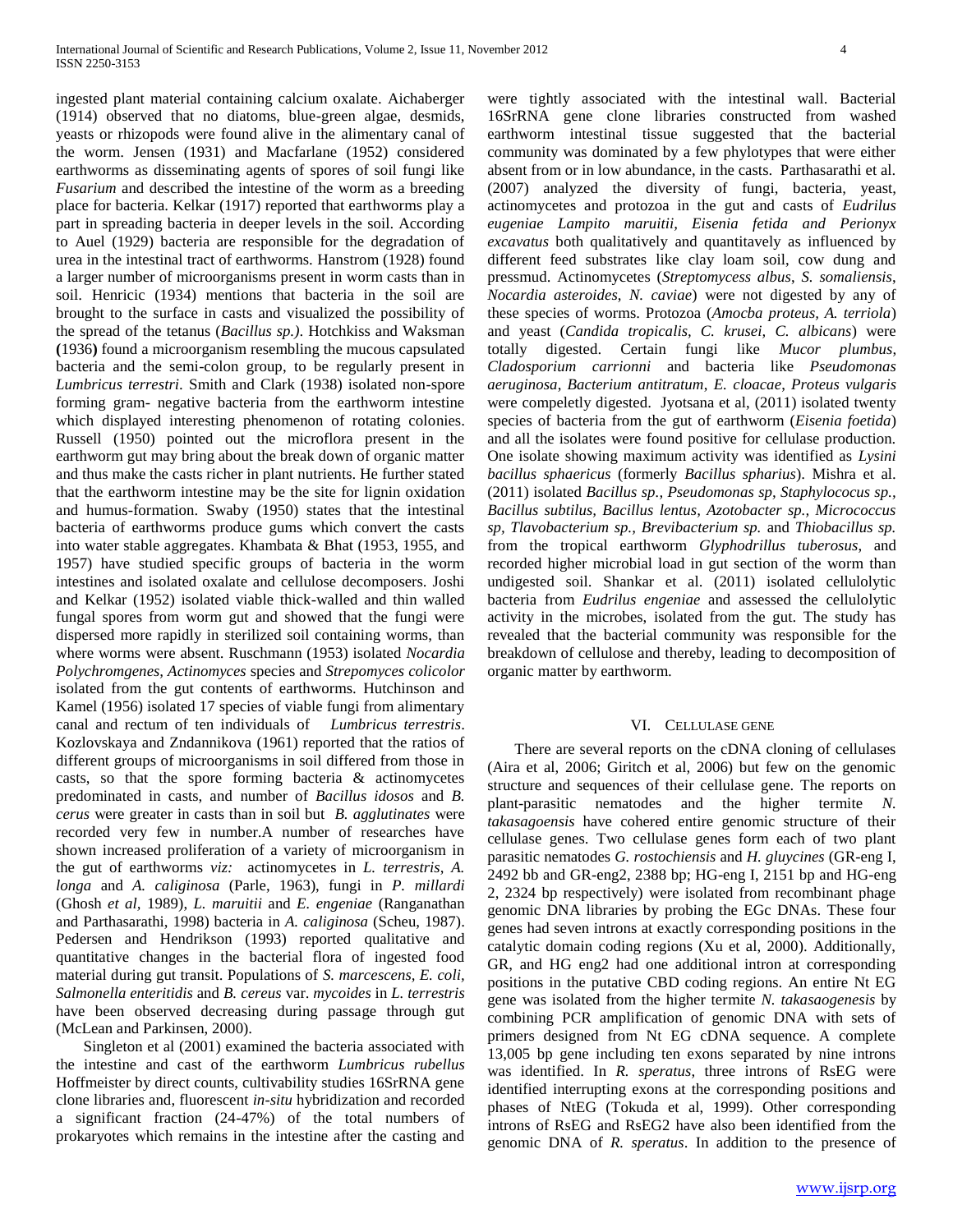introns, these animal cellulase genes maintain other qualities shared with other eukaryotic genes. They have all the TATA boxes in their upstream regions, polyadenylation and cleavage signals (GATAAA) in appropriate sites, and their exon/intron borders follow the eukaryotic GT/AG rule except for four minor cases in the nematode EG genes (GC instead of GU) at the 5' end (Tokuda et al, 1999; Yan et al, 1998).

 *Nozaki* et al. (2008) detected the cellulasic acitivity of the extracts from the intestinal tissues and contents of *Pheretima (Metaphire) hilgendorfi* as a single band with molecular weight of 51k Da, which indicates that one major cellulose functions in degrading cellulose. The cellulase gene detected has a species specific cellulase produced by species specific symbiotic microorganisms. The full length cDNA of the earthworm *P. hilgendorfi* a cDNA library was constructed from the intestine tissue of *P. (M) hilgendorfi* and screened to find a positive clone (phhEG).

 The deduced amino-acid sequence of phhEG comprised 1,606 nucleotides including poly  $(A^+)$  tail and contained a single ORF encoding a protein of 449 amino acids. The N terminal of phhEG was found to contain 18 amino acids signal peptide based on likelihood predictions (Nielsen et al, 1997), resulting in the formation of a mature enzyme comprised of 431 aminoacids with molecular weight of 47.1 kDa. Comparison of the deduced amino acid sequence with the available cellulase sequences showed that the phhEG sequence was closely related to the cellulase belonging to GHE9 of the other earthworm, *Eisenia andarei* and the Japanese Sea urchin, *Strongylocentrotus nudus* (Nishida et al, 2007). Moreover, the amino acid residues of phhEG have conserved the catalytic sites (Tomme et al, 1991; Tomme et al, 1992; Khademi et al, 2002) which are almost invariant among the glycoside hydrolase family (GHF) 9 of the Eukaryota (Davison and Blaxter, 2005). Nishida et al. (2007) concluded that the phhEG belongs to GHF9, and phhEG gene is found in the earthworm and not in the microorganisms of their gut. However, few studies on the origin of the digestive enzymes in the gut of earthworm have shown that *Hormogaster elisae* (Garvin et al, 2000) and *Pontoscolex corethrurus* (Zhang et al, 1993) cannot produce cellulase.

 The historical debate concerning the presence of endogenous cellulase in earthworms may be settled by molecular evidence. There is no doubt that a cellulase is a protein that can be potentially produced in any life form, provided there is a corresponding gene encoding it. However, this conclusion does not answer the queries, '*Why do some worms have endogenous cellulases and others not*? or *Why isn't cellulase a common enzyme in animals like amylase or proteinase'*? We believe further investigations based on molecular evidence into cellulolysis can eventually answer these questions.

# VII. CONCLUDING REMARK

 The article has reviewed numerous earlier studies that deal with the degradation of cellulose by earthworms. Microorganisms that act as biological catalyst in degradation of cellulose are of enormous biotechnological interest for their hydrolytic enzymes. Great efforts have, therefore, been devoted over the years, studying microbial cellulose system, resulting in a fair understanding of the knowledge of enzymology of cellulose degradation. However, fundamental question remains unanswered as to wherefrom cellulase came through, and largely unknown, whether the cellulose comes from the earthworm or from symbiotic/ingested microorganisms during the cellulolysis, and therefore, it is nearly impossible to recognize similarities or differences in the molecular mechanisms employed by different systems. Also, essentially nothing is known about the exo or extracellular assembly of complex cellulase system of earthworms. The biotechnological potential of cellulase in earthworms cannot be fully realized without knowledge of the genetics, which is virtually non-existent at present, and is therefore, there is a need to improve understanding of physiology of cellulase in earthworms at different level of ecological niches. The organisms producing endogenous cellulase components can be summarized on the basis of the distribution of cellulolytic activities in the digestive process of earthworm. Nevertheless, origin of cellulase as to from earthworm gut or ingested microorganism is still in doubt? Simple measurements of cellulolytic activities in particular excreting organ, cannot discriminate authentic endogenous activities from the production by intracellular symbiotes. Immuno-histochemical observations using an antiserum raised against purified cellulolytic components can provide reasonable accuracy (Watanabe and Tokuda, 2001).

 However, ideally, a combination of molecular methods would be most desirable to meet today's need to settle the debate about the origin of cellulase from the earthworms themselves or the symbiotic and/or ingested microorganisms. In addition mutualist earthworm microorganism's digestive system has the '*capacity to degrade cellulose*'. Hence, earthworm plays an important role in the nutrient cycling which is essential for environmental preservation and agricultural sustainability. It is hoped that this review will lead to better understanding of our knowledge on cellulose degradation by earthworms on open new vistas of research in this direction.

#### **REFERENCES**

- [1] Avel, M., 1929. Recherches ex perimentales sur les caracteres sexuels somatiques des lompriciens. *Becll. Bio*. 63:149-320.
- [2] Aichbergerr, Von., 1914. Untersuchungen Uber Die Ernahrung Des Regenwurmes. *Kleinwelt* 6:53.
- [3] Aira M, Monroy F. and Domınguez, J., 2007. Earthworms strongly modify microbial biomass and activity triggering enzymatic activities during vermicomposting independently of the application rates of pig slurry. *Science of Total Environment* 385:252–261.
- [4] Aira M, Monroy, F. and Domınguez, J., 2006. *Eisenia fetida* (Oligochaeta: Lumbricidae) modifies the structure and physiological capabilities of microbial communities improving carbon mineralization during vermicomposting of pig manure. *Microbial Ecology* 54:662–671.
- [5] Aira, M., Monroy, F., and Dominguez, J., 2005. Changes in microbial biomass and microbial activity of pig slurry after the transit through the gut of the earthworm *Eudrilus engeniae* (Kinberg, 1867). *Biology & Fertility of Soils* 42:371-376.
- [6] [Alef, K.](http://www.cabdirect.org/search.html?q=ed%3A%22Alef%2C+K.%22) and Nannipieri, P., 1995. Activity of cellulose Method in Applied Soil Microbiology and Biochemistry pp.  $xix + 576$  pp.
- [7] Bassalik, E., 1913. Mer Silikatersetzung durch Bodenbakterien. *Gar. Phy. Siol.* 2: 1-2.
- [8] Benitez, E. Sainz, H., Megar, R., Nogules, R., 2002. Vermicomposting of a lignocellulosic waste from olive oil industry: a pilot scale study. *Waste Management* 20:134-42.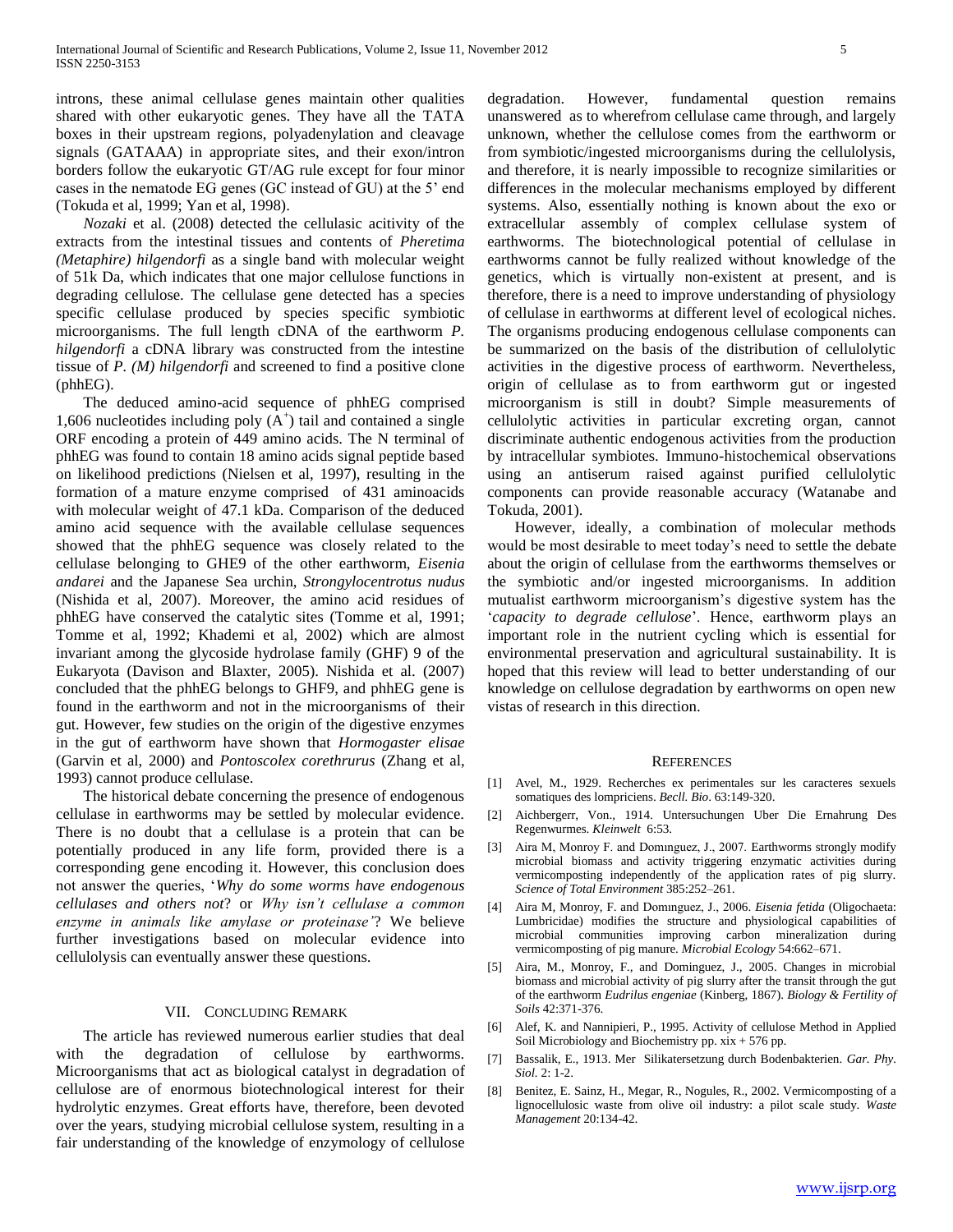- [9] Benitez, E., Sainz, H. and Nogales, R., 2005. Hydrolytic enzyme activities of extracted humic substances during the vermicomposition of a lignocellulosic olive waste *Bioresource Technology* 96(7): 785-790.
- [10] Biely, P., 1985. Microbial xylanolytic systems. *Trends Biotechnology* 3:286-90
- [11] Ceecanti, B. and Garcia, C., 1994. Coupled chemical and biochemical methodology to characterize a composting process and the humic substances. In: Senesi N, Miano TM (Eds.) Humic substance in the global environment and implications on human health. Amsterdem (Elsevier) p. 1279-84.
- [12] Cowan, I., Met., 1951. The diseases and parasites of big game mammals of western Canada. *Proceedings Annul British Columbia Game Convention* 5:37-64.
- [13] Davison, A. and Blaxter, M., 2005. Ancient origin of glycosyl hydrolase family cellulase genes. *Mol. Biol. Evol*., 22:1273-1284.
- [14] Domınguez, J. 2004. State of the art and new perspectives on vermicomposting research. In: Edwards CA (ed) Earthworm ecology, 2nd edn. CRC, Boca Raton, pp 401–424
- [15] Elwyn, T. Reese, Ralph, G.H. SIU, and Levinson, Hillel S., 1950. The Biological degradation of soluble cellulose derivatives and its relationship to the mechanism of cellulose hydrolysis. *J. Bacteriology* 59(4):485.
- [16] Elwyn, T., Reese, Ralph, G. H., Siu and Hillel S. Levinson, 1950. The biological degradation hydrolysis Mechanism of Cellulose Relationship to the Derivatives and its of Soluble Cellulose, *The Bioscan* 59(4):485.
- [17] Eriksson, K., Blanchette, R.A. and Ander, P., 1990. Microbial and enzymatic degradation of wood and wood components. Springer-Verlag, Berlin 407 pp.
- [18] Flack, F.M. and Hartenstein, R. 1985. Growth of the earthworm Eisenia foetida on microorganasims and cellulose. *Soil Biology & Biochemistry* 16:491-495.
- [19] Garcia, C., Ceccantic, Masciondaro, G. and Hernandez, T., 1995. Phosphatase and  $\beta$  glucosidase activities in humic substance from animal wastes. *Bioresource Technology* 53:79-87.
- [20] Garcia, C., Hernandez, M.T., Casta, F. and Ceccanti, B., 1994. Biochemical parameters in soils regenerated by addition of organic wastes. *Waste Management Research* 12:457-66.
- [21] Garvín, M. H., Lattaud, C., Trigo, D. and Lavelle, P., 2000. Activity of glycolytic enzymes in the gut of *Hormogaster elisae* (Oligochaeta:Hormogastridae). *Soil Biology & Biochemistry* 32:929–934.
- [22] Ghosh, N., Basu, S and Behera, N., 1989. Microfungi in the gut and cast of *Perionyx millardi*, a tropical earthworm. *J. Soil Biol. Ecol*., 9(1): 46-50.
- [23] Gilligan, W., and Reese, E.T., 1954. Evidence for multiple components in microbial cellulases. *Can. J. Microbiology* 1: 90-107.
- [24] Giritch, A, Marillonnet, S., Engler, C., Van Eldik G., Bottermanj Klimyuk, V., 2006. Rapid high yield expression of full size JgG antibodies in plants coinfected with noncompeting viral vectors. *Proc. Nat. Acad Sci*., USA 103:14701-6.
- [25] Han, Y.W. and Srinivasan, V.R., 1968. Isolation and Characterization of a Cellulose utilizing Bacterium. *Applied Microbiology* 1140-1145.
- [26] Hanston, B., 1928. Vergleichende Anatomic des Nerven systems der Zvlrbessosen Tiere. Springer-verlag, Berlin.
- [27] Hartley, R.D. and Ford, C.W., 1989. Phenolic constituents of plant cell walls and wall biodegradability. In: Plant Cell Wall Polymers, Biogenesis and Biodegradation, (Ed. NG Lewis and MG Paice) ACS ~mp, Ser. 399 pp. 135-45.
- [28] Henricic, A.J., 1934. The biology of bacteria. D.C. Health, Broston.
- [29] Heymons, R., 1923. Beltra ge zur Systematik and Morphologie der Zungenwe" rmer (Pentastomida). *Zoologischer Anzeiger* 55:154-67.
- [30] Hotchkiss, Margaret and Waksman, S.A., 1936. Correlative studies of microscopic and plate methods for evaluating the bacterial population of the sea. *J. Bacteriology* 32:423-432.
- [31] Hu, C.W., Li, M., Cui, Y.B., Li, D.S., Chen, J. and Yang, L.Y., 2010. Toxicoloical effects of TiO<sub>2</sub> and ZnO nanoparticles in soil on earthworm *Eisenia foetida*. *Soil Biology & Chemistry* 42:586-591.
- [32] Hutuchinson, A. and Kamela, 1956. The effects of earthworms on the dispersal of soil fungi. J. *Soil Sci.* 7: 213.
- [33] Jensen, H.L., 1931. The fugus flora of the soil. *Soil Science* 1:217-316.
- [34] Jyotsana, Pavana., Vijayalakshmi, K., Prasanna, N.D. and Shaheen, S.K., 2010. Isolation, Characterization of Cellulase producing *Lysinibacillus*

*Sphaericus* (MTCC no. 9468) from gut of *Eisenia foetida. The Bioscan* 6(2):325-327.

- [35] Kelkar, B.V., 1917. Study of nitrification and other processes brought about by earthworms in soils and effect of earthworms on fertility of the soils. M.Sc. thesis University of Bomby, India.
- [36] Khademi, S., Guarino, L.A., Watanabe, H., Tokuda, G. and Meyer, E.F., 2002. Extraction of endoglucanase from termite, *Nasutitermes takasagoensis*. *Acta Crystallogr* 58:653-659.
- [37] Khambata, R. and Bhat, V., 1953. Studies on a new oxalate decomposing bacterium, *Pseudomonas oxalaticus.* J. *Bacteriology* 66:505.
- [38] Khambats, R. and Bhat, V., 1955**.** Flagellated coryneform bacteria from the intestine of earthworms. *Arch. Mikrobiol* 22:175.
- [39] Khambata, R. and Bhat, V., 1957**.** A continuation to the study of the intestinal microflora of Indian earthworms. *Arch. Mikrobiol* 28:69.
- [40] Kozloskaya, L.S. and Zdannikova, E.N., 1961. Joint action of earthworms and microflora inforest soils. *Dokl. Akad. Nank. SSSR*. 139:470-473.
- [41] Kumar, Rahul., Singh, B.L., Kumar, Umesh., Verma, Deepshikha and Shweta, 2010. Composting of sugar-cane waste by-products through treatment with microorganisms and subsequent vermicomposting. *Bioresource Technology* 101:6707-6711.
- [42] Kumar, Rahul., Singh, B.L. and Shweta, 2010. Enzyme activities and microflora of earthworm gut and vermireactors as indicators of the stabilization of wastes degradation pro less. *Bioremedation Journal* 14(3):150-157.
- [43] Ladd, J.N. and Butler, J.H.A., 1972. Short term assays of soil proteolytic enzyme activities using proteins and depepitde derivates as substance. *Soil Biol. Biochemistry* 2:19-30.
- [44] Lattaud, C., Locati, S., Mora, P. and Rouland, C., 1997. Origin and activities of glycolytic enzymes in the gut of the tropical geophagous earthworm *Millsonia anomala* from Lamto (Co^ted'lvoire). *Pedobiologia* 41:242-251.
- [45] Lattaud, C., Locati, S., Mora, P., Rouland, C. and Lavelle, P., 1998. The diversity of digestive systems in tropical geophagous earthworms. *Applied Soil Ecology* 9:189–195.
- [46] Lattaud, C., Mora, P., Garvin, M., Locati, S. and Roulad, C., 1999. Enzymatic digestive capabilities in geophagous earthworm-origin and activities of celluloytic enzymes. *Pedobiologia* 43:842-850.
- [47] Lattaud, C., Zhang, B. G., Locati, S., Rouland, C. and Lavelle, P., 1997. Activities of the digestive enzymes in the gut and in tissue culture of a tropical geophagous earthworm, *Polypheretima elongata* (Megascolecidae). *Soil Biology & Biochemistry* 29:335–339.
- [48] Leschine, S.B., 1995. Cellulose degradation in anaerobic environments. *Annu. Rev. Microbial*. 49:399-426.
- [49] Ljungedahl, L.G. and Eriksson, K., 1985. Ecology of microbial cellulose degradation. *Adv. Microb. Ecol*. 8:237-99.
- [50] Macfarlane, I., 1952. Factors affecting the survival of its assessment by a host test. *Ann. Appl. Biol*. 39:239-256.
- [51] Mana, Nozaki., Chemi, Miura., Yuzuru, Tozawa and Takeshi, Miura., 2008. The Role of the Earthworm, *Pheretima* (*Metaphire*) *hilgendorfi*, in Terrestrial Ecosystem. *Nutrient Cycling* 33:42-49.
- [52] Marialigeti, K., 1979. On the community-structure of the gutmicrobiota of *Eisenia lucens* (Annelida, Oligochaeta). *Pedobiologia* 19: 213–220.
- [53] McLean, M.A. and Parkinson, D., 2000. Field evidence of the effects of the epigeic earthowr Dendrobaena octaedra on the microfungal community in pine forest floor. *Soil Biol. Biochem.* 32:351-360.
- [54] Michaelsen, W., 1891. Terricolen der Berliner Zoologischem Sammlung. *Arch Nature-geach* 57:206-228.
- [55] Mishra, C.S.K., Chhotaray, D. and Mohapatra, P.K., 2011. Diversity of bacteria and fungi in the gut and cast of the Tropical earthworm *Glyphodrillus tuberosus* isolated from conventional and organic rice fields. *Journal of Pharmacology and Toxiology* 6(3):303-311.
- [56] Mishra, P. C. and Dash, M. C., 1980. Digestive enzymes of some earthworms. *Experientia* 36:1156–1157
- [57] Moody, S.A., Briones, M.J.I., Pierce, T.G. and Dighton, J., 1995. Selective consumption of decomposing wheat straw by earthworms. *Soil Biol. Biochemistry* 27: 1209-1213.
- [58] Nannipieri, P., Kandeler, E. and Ruggiero, P., 2002. Enzyme activities and microbiological and biochemical processes in soil. In: Enzymes in the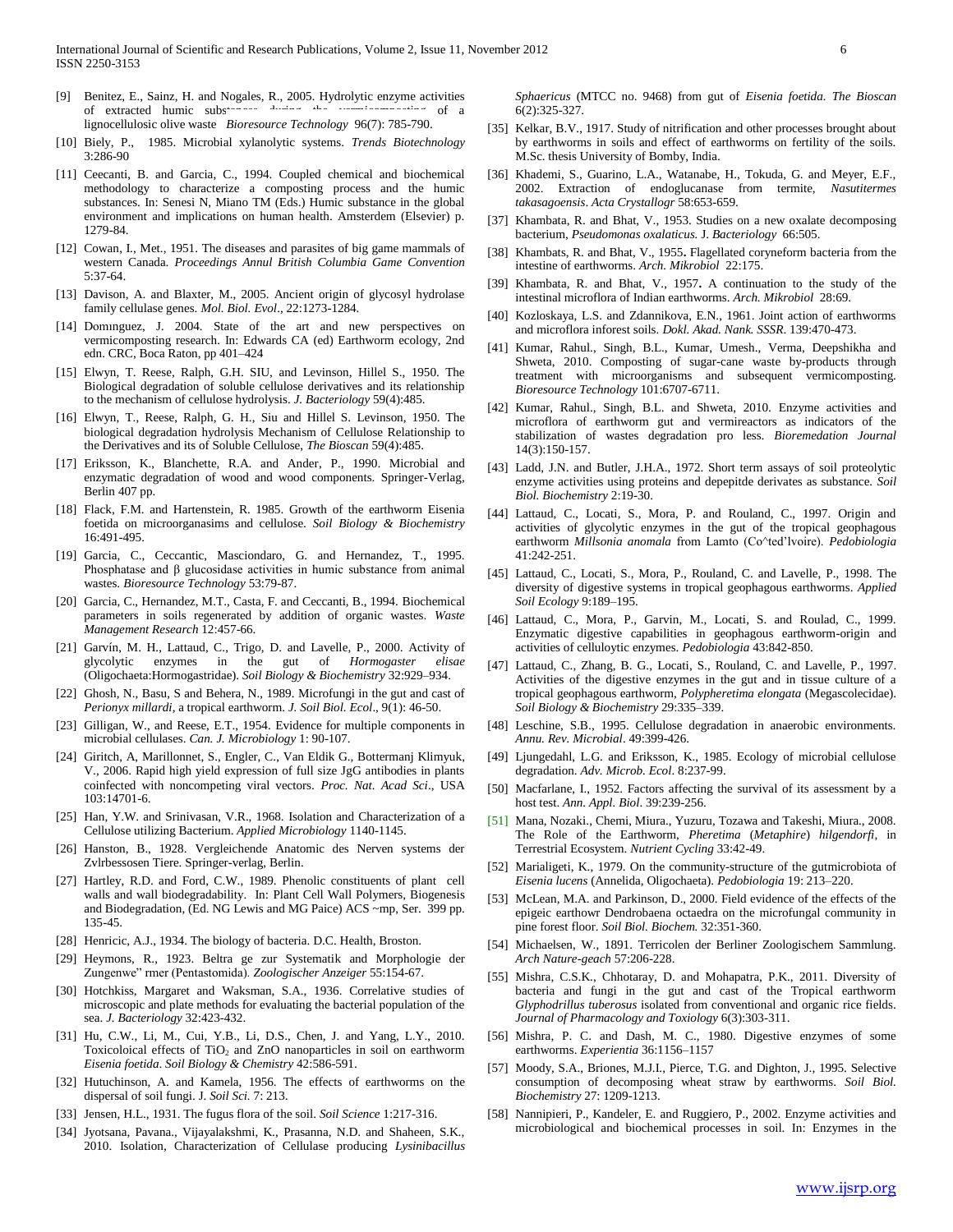Environment (Eds, R.G. Burns and R. Dick), pp. 1–33. Marcel Dekker, New York.

- [59] Needham, A.E., 1962. Distribution of arginase activity along the body of earthworms. *Comp. Biochem. Physiol*. 5:69-82.
- [60] Nielsen, H., Engelbrecht, J., Brunak, S. and Von Heijne, G., 1962. Identification of prokaryotic and eukaryotic signal peptides and prediction of their cleavage sites. *Prot. Eng*., 10:1-6.
- [61] Nishida, Y., Suzuki, K., Kumagai, Y., Tanaka, H., Inoue, A. and Ojima, T., 2007. Isolation and primary structure of a cellulase from the Japanese sea urchin *Stronglylocentrotus nudus. Biochimle*., 89:1002-1011.
- [62] Nozaki, M., Miura, C., Tozawa, Y. and Miura, T. 2009. The contribution of endogenous cellulose to the cellulose digestion in the gut of earthworm (*Pheretima hilgendorfi*: Megascolecidae). *Soil Biology and Biochemsitry* 41:762-769.
- [63] Pan, Rong., Zhang, Zi-jian and Rong, Qiao He, 2010. Earthworm protease. *Applied and Environmental Soil Science* doi: 10.155/2010/294258.
- [64] Parle, J. N., 1963. Micro-organisms in the intestines of earthworms. *J. Gen. Microbiology* 31: 1 – 11.
- [65] Parthasarathi, K. and Ranganathan, L.S., 2000. Pressmud vermicasts are 'hot spots'of fungi and bacteria. *Ecology Environment and Conservation* 4(3):81-86.
- [66] Parthasarathi, K., Ranganathan, L.S., Anandi, V. and Zeyer, Josef, 2007. Diversity of microflora in the gut and casts of tropical composting earthworms reared on different. *Journal of Environmental Biology* 28(1):87-97.
- [67] Pedersen, J.C. and Hendriksen, N.B. 1993. Effect of passage through the intestinal tract of detritivore earthworms (*Lumbricus* sp.) on the number of selected Gram negative and total bacteria. *Biology & Fertility of Soils* 16:227-232.
- [68] Ranganathan, L.S. and Parthasarathi, 1999. Precocious development of *Lampito mauritii* and *Eudrilus engeniae* reared in pressmud. *Pedobiologia* 43:904-908.
- [69] Reese, E.T. and Mandels, M. 1971. Cellulose and cellulase derivatives. Wiley interscience Bikales, New York p 1079-1094.
- [70] Resse, E.T., Levinson, H.S., Dowing, M. and White, W.L., 1950. Quarter master culture collection. *Farlowia* 4(1):45-86.
- [71] Richmond, P.A., 1991. Occurrence and functions of native cellulose. *Biodegradation* 54:5-23.
- [72] Ruschmann, G., 1953. Antibiosen and sybiosen von bodenorganismen and ihre Bedeutung filr Bodenfruchtbarkeit. Regenwurm-Symbiosen and Antibiosen. 2. *Acker-u.P\$Bau*, 96:201.
- [73] Ruschmann, G., 1953. Antibiosen and sybiosen von bodenorganismen and ihre Bedeutung fur die Bodenfruchtbarkeit. IV. Die symbiotischen and antibiotischen Regenwurm-Aktinomyzeten. 2. *Acker-u. PJEBau* 97:101.
- [74] Russell, E.W., 1950. Soil conditions and plant growth  $8<sup>th</sup>$  ed. 635 p. Longmans, Green and Co. Ltd., London.
- [75] Scalbert, A., Monties, B., Lallemand, J.Y., Guittet, Y. and Rolando, C., 1985. Ether linkage between phenolic acids and lignin fractions from wheat straw. *Phytochemistry* 24:1359-62.
- [76] Scheu, S., 1987. Microbial activity and nutrient dynamics in earthworm casts (Lumbricidae). *Biology & Fertility of Soils* 5:230-234.
- [77] Schlesinger, WH., 1991. Biogeochemistry: An analysis of global change, Sandiego: Academic. pp 443.
- [78] Schonholzer, F., Hahn, D. and Zeyer, J., 1999. Origin and fate of fungi and bacteria woody-biomass digester. *J. Sys. Bacteriol*. 35:160-163.
- [79] Shankar, T., Mariappan, V. and Isaiarasu, L., 2011. Cellulolytic bacteria from the midgut of the popular composting earthworm, *Eudrilus eugeniae* (Kinberg). *World Journal of Zoology* 6(2):192-198.
- [80] Singleton, D.R., Hendrix, D.C. Coleman, W.B. and Whilemann, W., 2003. Identification of uncultured bacteria highly associated with the intestine of the earthworms *Lumbricus rubellus*. *Soil Biology & Biochemistry* 35:1547- 1565.
- [81] Sinner, M., Parameswaran, N., Yamazaki, N., Liese, W. and Dietrichs, H.H., 1976. Specific enzymatic degradation of polysaccharides in delignified wood cell walls. *Applied Polymer Syrup* 28:993-1024.
- [82] Sinner, M., Parameswaran, N. and Dietrichs, H.H., 1979. Degradation of delignified spruce wood by purified mannanase, xylanase and cellulases. *Advance Chemistry Set* 181:303-29.
- [83] Smith, N.R. and Clark, F.E., 1938. Motile colonies of *Bacillus alnei* and other bacteria. *J. Bacteriology* 35:59-60.
- [84] Stock, A., 1928. Studien uber den Einfluss des Regenwurmes aut die Beschaffenheit des Bodens. Landw. Jb. Schweix, 42, 5.
- [85] Strasdine, G. A. and Whitaker, D. R., 1963 On the origin of the cellulase and chitinase of *Helix pomatia*. *Can. J. Biochem. Physiol* 41:1621–1626.
- [86] Susan, B. and Leschine, 1995. Cellulose degradation in anaerobic environments. *Annu. Rev. Microbiol* 49:399-426.
- [87] Swaby, R.J., 1950. The influence of earthworms on soil aggregation. *J. Soil Sci.* 1(2):195-197.
- [88] Swift, M.J., Heal, O.W., Anderson, J.M.A., 1979. Decomposition in terrestrial Ecosystems. Black well Publishing House, Oxford 984.
- [89] Tate, R.L., 2000. Soil microbiology ( $2<sup>nd</sup>$  Ed). John Wiley & Sons, New York.
- [90] Thorpe, I.S., Killham K., Prosser, J. and Glover, L.A., 1993. Novel method for the study of the population dynamics of a genetically modified microorganism in the gut of the earthworm *Lumbricus terrestris*. *Biology Fertility of Soils* 15:55-59.
- [91] Tokuda, G., Lo, N., Watanabe, H., Slaytor, M., Matsumoto, T. and Noda, H. 1999. Metazoan cellulase genes from termites: Intron/exon structures and sites of expression. Biochim. Biophys. Acta 1447, 146-159. (do:10.1016/S0167-4781(99)00169-4).
- [92] Tokuda, Gaku., Nathan, Lo., Watanabe, Hirogfumi, Slayfor, Michael., Matasumoto, Tadoa and Noda Hiroaki, 1999. Metazoan cellulase genes from termites: intron/excn structures and sites of expression. *Biochem. Biophys. Acta* (BBA) Gene structure and expression 1447:2-3, 146-159.
- [93] Tomme, P., Chauvaux, S., Beguin, P., Millet, J., Aubert, J.P. and Claeyssens, M., 1991. *J. Biol. Chem*. 266:10313-10318.
- [94] Tomme, P., Vanbeeumen, J. and Claeyssens, M. 1992. Modification of catalytically important carboxy residues in endoglucanase D from *Clostridium thermocellum. Biochem. J*., 285:319-324.
- [95] Tracey, M. V., 1951. Cellulase and Chitinase of Earthworms. *Nature* 167: 776–777.
- [96] Trigo, D., Barois, I., Garvín, M. H., Huerta, E., Irisson, S. and Lavelle, P., 1999. Mutualism between Earthworms and Soil Microflora. *Pedobiologia* 43:866–873.
- [97] Urbasek, F. and Pizl, V., 1991. Activity of digestive enzymes in the gut of five earthworm species (Oligochaeta; Lumbricidae). *Rev. Ecol. Biol. Soil* 28: 461–468.
- [98] Urbasek, F., 1990. Cellulase activity in the gut of some earthworms. *Rev. Ecol. Biol. Soil* 27:21 – 28.
- [99] Van, Gylswyk, N.O. and Schwartz, H.M., 1984. Microbial ecology of cellulose and hemicellulose metabolism in gastrointestinal ecosystems. In Current Perspectives in Microbial Ecology(Eds., M. J. Klug and CA Reddy) Washington, DC: *Am. Soc. Microbiology* pp 588-99.
- [100] Vinceslas-Akpa, M. and Loquet, M., 1996. Activity and origin of cellulasic enzymes in gut of the earthworm *Eisenia foetida* Andrei. *Acad. Sci*. 319: 1113–1117.
- [101]Washington, D.C., Ljungdahl L.G. and Eriksson, K. E., 1985. Ecology of Microbial Cellulose degradation. *Advance Microbial Ecology* 8:237-99.
- [102]Watanabe, H. and Tokuda, G., 2001. Animal cellulases. *Cell Mol. Life Sci*. 58(9):1167-78.
- [103]Xu, B., Hellman, U., Ersson, B. and Janson, J.C. 2000. Purification, characterization and amino-acid sequence analysis of a thermostable, low molecular mass endo-β-1, 4-glucanase from blue mussel, *Mytilus edulis. Eur. J. Biochem.* 267:4970-4977.
- [104]Yan, Y.T., Smant, G., Stokkermans, J., Qin, L., Helder, J., Baum, T., Schots, A. and Davis, E., 1998. Genomic organization of four beta-1, 4 endoglucanase genes in plant-parasitic cyst nematodes and its evolutionary implications. *Gene* 220: 61-70.
- [105]Zhang, B. G., Rouland, C., Lattaud, C. and Lavelle, P., 1993. Activity and origin of digestive enzymes in gut of the tropical earthworm *Pontoscolex corethrurus. European Journal of Soil Biology* 29:7–11.
- [106]Zhang, Sheng, Wolfgang, E., David and Wilson, B. David, 2000. Substrate heterogeneity causes the non-linear Kinetics of insoluble cellulose hydrolysic. *Biotechnology Bioengineering* 66(1):35-41.